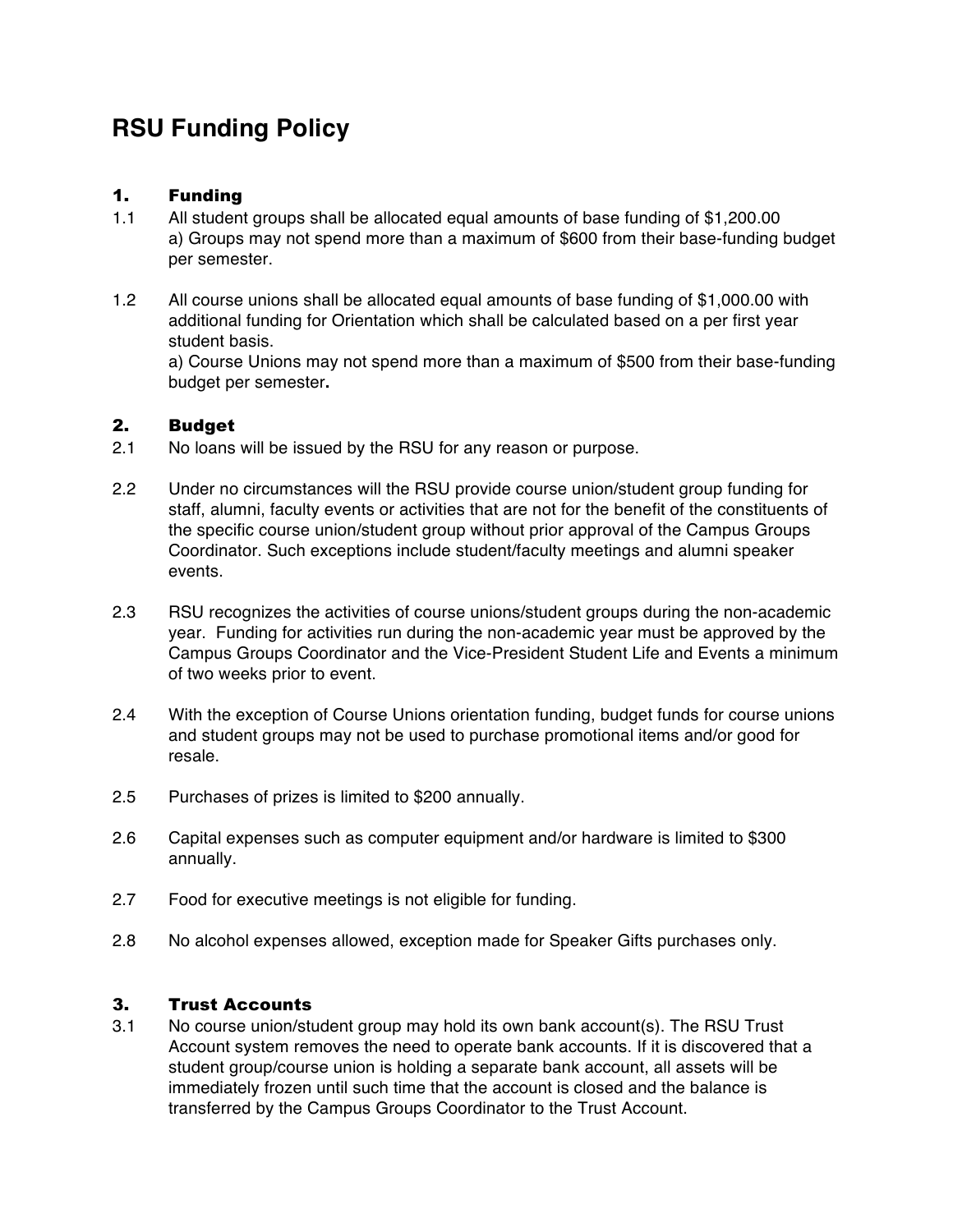- 3.2 Each course union/student group has a RSU administered Trust Account. If, it has been determined that an event realized a profit and the monies were not submitted to the Campus Groups Coordinator for deposit within one (1) week of the event, all monies remaining in the Trust Account as well as the budget may be frozen for a time period designated by the Course Unions/Student Groups Committee.
- 3.3 A course union/student group may not hold petty cash in excess of \$50. Petty cash in excess of \$50 will be considered a bank account.
- 3.4 Trust funds are intended for the benefit of all students. Only up to 25% of funds held in the trust can be designated towards the graduating class. The only exception is for funds raised specifically for graduating activities within that academic year. Otherwise, funds may be withdrawn at the course union's/student group's discretion. The RSU reserves the right to question any withdrawal.
- 3.5 Monies cannot be issued for gifts or executive honoraria. End-of-the-year executive appreciation may be expressed through an end-of-the year event to a maximum of \$200 or \$40 per person – whichever is lower. This must be taken from the Trust account only. This may not include expenses for alcohol.
- 3.6 Food for executive meetings is not eligible for funding.
- 3.7 Payment for personalized business cards may only be taken from the Trust Account.
- 3.8 Charitable donations may only be drawn from the Trust Account

#### 4. Process

- 4.1 An official receipt or invoice must be presented to the Campus Groups Coordinator with a cheque requisition form signed by two (2) designated signing officers. The receipt must indicate information regarding the supplier.
- 4.2 A Revenue Deposit Form must be completed whenever revenue is realized from an event or activity and be submitted with the corresponding funds to the Campus Groups Coordinator for deposit.
- 4.3 Expenses will be reimbursed only if submitted within 30 days of dated receipt.
- 4.4 All expenditures must be submitted before April 30 of each year.
- 4.5 Only original receipts with purchase details will be accepted. Photocopies or credit card receipts or ATM slips will not be accepted as proof of purchase*.*

#### 5. Grant Applications